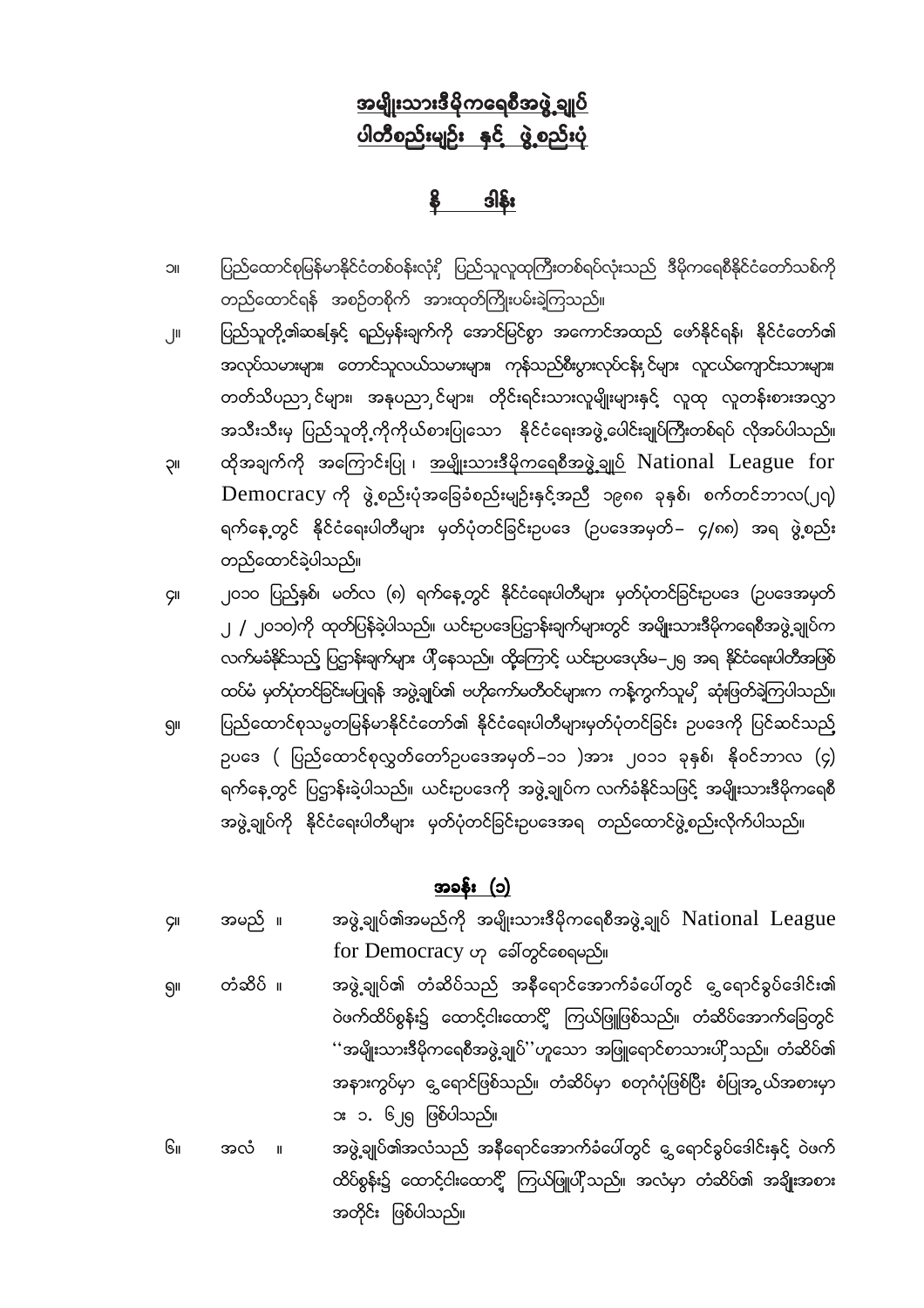# <u>အ မျိုး သား ဒီ မို က ရေ စီ အ ဖွဲ့ ချုပ် အ လံ ၏ အ ဓိ ပါယ်</u> ဖွင့် ဆို ချက်

အမျိုးသားဒီမိုကရေစီအဖွဲ့ချုပ်၏ အလံတွင်အသုံးပြုထားသော အရောင်များနှင့် ပတ်သက် အောက်ပါအတိုင်း အဓိပါယ်ဖွင့်ဆိုသည်။ –အနီရောင်သည် ရဲရင်ခြင်း၊ သူရသတိံှိခြင်း၊ နိုးကြားတက်ကြွခြင်း။ –အဖြူရောင်သည် ဖြူစင်ခြင်း၊ ိုးသားခြင်း။ သစ ၁ှိခြင်း။ –၉ ဝါရောင်သည် မြင့်မြတ်ခြင်း၊ ဂုဏ်ရည်ပြောင်ခြင်းကို ရည်ညွှန်းသည်။ –အလံတွင် အသုံးပြုထားသော ကြယ်ဖြူကြီးမှာ ပြည်ထောင်စုနှင့် ဒီမိုကရေစီ အရေးတော်ပုံကို ရည်ညွှန်းသည်။ –ခွပ်ဒေါင်းမှာ ခေတ်အဆက်ဆက် အမျိုးသားနိုင်ငံရေးလှုပ်ှားမှုများတွင် ပါဝင် ခဲ့သော ကျောင်းသားလူငယ်မျိုးဆက်၏ အားမာန်ကို ရည်ညွှန်းသည်။

# <u>အခန်း (၂)</u>

### <u>ရည် ယ် ချက်</u>

အများပြည်သူတို့၏ ဆနုနှင့်ကိုက်ညီ အခြေခံလူ့အခွင့်အရေးများကို အာမခံမည် (က) စစ်မှန်သော ဒီမိုကရေစီနိုင်ငံတော် ဖြစ်ပေါ်လာစေရန်။

- ရည် ယ်ချက်(က)ကို ဖြစ်မြောက်စေရန် ပြည်သူလူထု၏ ညီညွတ်မှုအင်အားကို အခြေခံရန်။ (ခ)
- နောင်ခေတ်အဆက်ဆက်၌ မြန်မာနိုင်ငံသည် ပြည်သူလူထုဆနုနှင့်အညီ ဒီမိုကရေစီ  $(\circ)$ ပြည်ထောင်စုကြီးအဖြစ် တည်ထွန်းစေရန်။
- အာဏာ င်ဆန် ပြည်သူလူထုကို ဖိစီးနှိပ်စက်မည် နိုင်ငံရေးစနစ်မျိုး မည်သည်အခါမျှ (ဃ) ပေါ်ပေါက်ခြင်း မှိုစေရေးအတွက် လုပ်ကိုင်ဆောင် ွက်သွားရန်။
- ကမ္ဘာတွင် ငြိမ်းချမ်းရေး၊နှင့် ဒီမိုကရေစီထွန်းကားရေးအတွက် နိုင်ငံတကာနှင့်ဆက်သွယ်  $(c)$ ပူးပေါင်းဆောင်္ဂွက်ရန်။

### အခန်း (၃) ဖွဲ့ စည်း ပုံ

- အမျိုးသားဒီမိုကရေစီအဖွဲ့ချုပ်၏ ဖွဲ့စည်းပုံအဆင့်ဆင့်ကို အောက်ပါအတိုင်း ဖွဲ့စည်းသည်။ ဂ။
	- အဖွဲ့ချုပ်၏ နိုင်ငံလုံးဆိုင်ရာညီလာခံကြီး။ (က)
	- ဗဟိုကော်မတီ။ (ခ)

qμ

ဗဟိုကော်မတီက တင်မြှောက်သော ဗဟိုအလုပ်အမှုဆောင်အဖွဲ့။ (ဂ) ဗဟိုအလုပ်အမှုဆောင်အဖွဲ့တွင် –

(ကက) ဉက ဌ၊ အတွင်းရေးမျုးအဖွဲ့နှင့် ဗဟိုအလုပ်အမှုဆောင်အဖွဲ့ဝင်များ ပါဝင်မည်။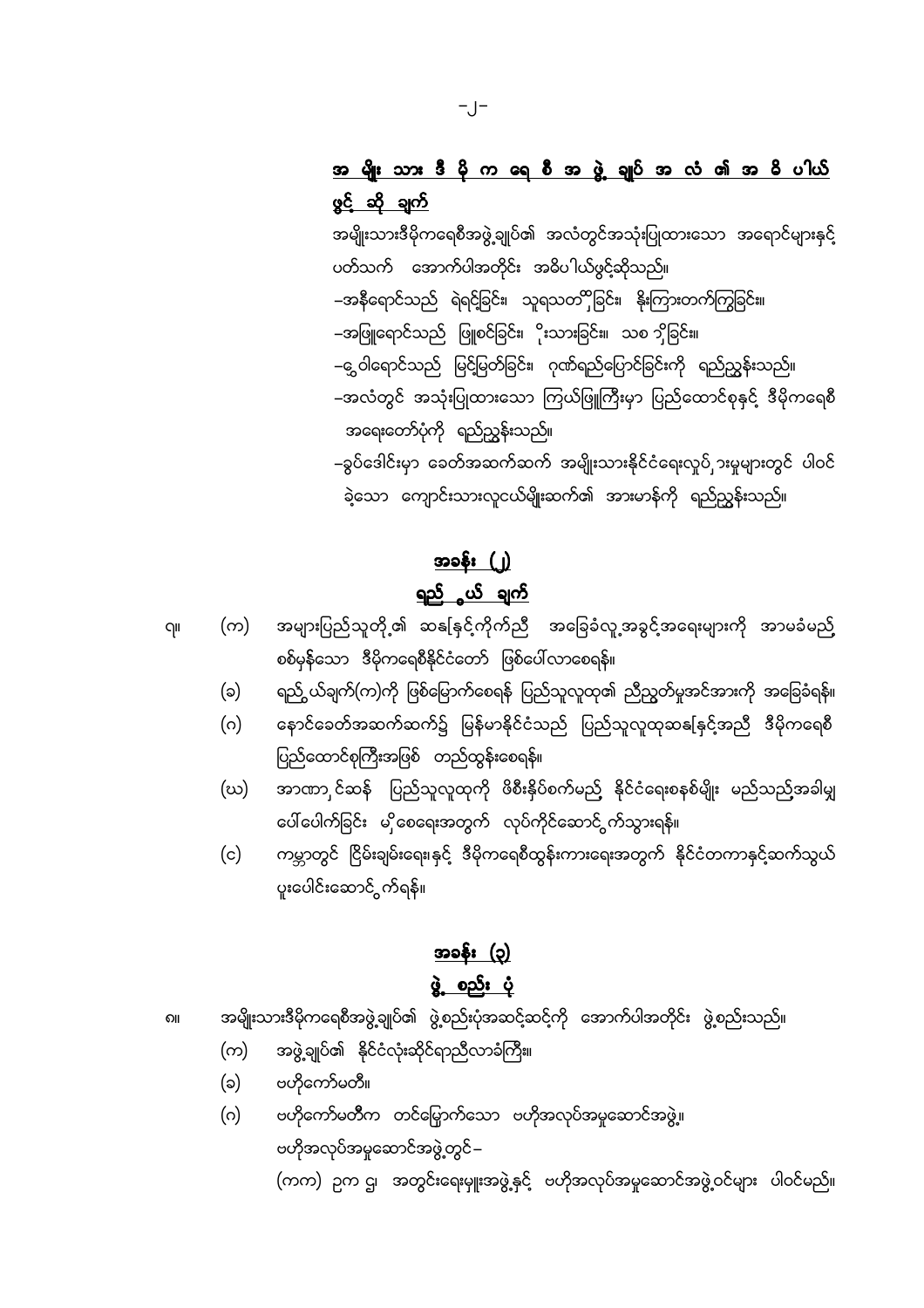- (ခခ) ဗဟိုအလုပ်အမှုဆောင်အဖွဲ့က တင်မြှောက်သော သဘာပတိအဖွဲ့္ပိမည်။ ယင်းအဖွဲ့ကို နာယက က ဦးဆောင်မည်။
- (ဂဂ) တိုင်းဒေသကြီး / ပြည်နယ်အလုပ်အမှုဆောင်အဖွဲ့များ။
- (ဃဃ) ခိုင်အလုပ်အမှုဆောင်အဖွဲ့များ။
- (cc) မြို့နယ်အလုပ်အမှုဆောင်အဖွဲ့များ။
- ရပ်ကွက် / ကျေးွာအုပ်စု အလုပ်အမှုဆောင်အဖွဲ့များ။ (စစ)

မူအားဖြင့် အထက်အောက်အဖွဲ့အစည်းများကို ဒီမိုကရေစီနည်းအရ မှတ်ချက်။ ွေးကောက်တင်မြှောက်ရမည်ဖြစ်သော်လည်း အခြေအနေအရ အရေးပေါ် ဖွဲ့စည်းရန် လိုအပ်ပါက၊ ဒီမိုကရေစီနည်းကျကျ ညှိနိူင်းမှုဖြင့် ဖွဲ့စည်းသွားမည်။

- (ဆဆ) ဗဟိုအမျိုးသမီးလုပ်ငန်းအဖွဲ့။
- (ဇဇ) ဗဟိုလူငယ်လုပ်ငန်းအဖွဲ့။

#### <u>ပါ တီ စည်း မျဉ်း နှင့် ဖွဲ့ စည်း ပုံ ကို ပြင် ဆင် ခြင်း</u>

- နိုင်ငံလုံးဆိုင်ရာညီလာခံတွင် ဗဟိုကော်မတီ၏ သုံးပုံနှစ်ပုံ ဆနေမြဲဖြင့် ပါတီစည်းမျဉ်းနှင့်ဖွဲ့စည်းပုံကို ပြင်ဆင်နိုင်သည်။
- နိုင်ငံလုံးဆိုင်ရာညီလာခံ ကျင်းပခြင်းမပြုနိုင်သည့် ကာလများတွင် ပါတီစည်းမျဉ်းနှင့်ဖွဲ့စည်းပုံကို လိုအပ်ပါက ဗဟိုအလုပ်အမှုဆောင်အဖွဲ့က ပြင်ဆင်နိုင်ခွင့်ရှိသည်။ ပြင်ဆင်ဖြည့်စွက်ချက်များကို အနီးကပ်ဆုံး ညီလာခံတွင် တင်ပြအတည်ပြုရမည်။

### <u>အခန်း (၄)</u> <u>အ ဖွဲ့ ဝင် များ အ ဖြစ် လက် ခံ ခြင်း</u>

- အဖွဲ့ဝင်များအဖြစ် လက်ခံခြင်းကို အောက်ပါအတိုင်း သတ်မှတ်သည်။ ତ୍ରା
	- ပြည်ထောင်စုမြန်မာနိုင်ငံသားများ၊ ဧည့်နိုင်ငံသား၊ နိုင်ငံသားပြုခွင့်ရသူ သို့မဟုတ် (က) ယာယီသက်သေခံလက်မှတ် ကိုင်ဆောင်ထားသူ ဖြစ်ရမည်။
	- အဖွဲ့ချုပ်၏ အဖွဲ့ဝင်ပုံစံဖြင့် လျှောက်ထားပြီးသူများကို အဖွဲ့ချုပ်၏ စည်းမျဉ်းစည်းကမ်းနှင့် (၁) အညီ စိစစ်ပြီး လက်ခံမည်။

# အခန်း (ရ)

### <u>စည်း ကမ်း ချက် များ</u>

- အဖွဲ့ဝင်များအတွက် အောက်ပါစည်းကမ်းချက်များကို ပြဌာန်းသည်။ **IIOC** 
	- အဖွဲ့ ချုပ်အဖွဲ့ ဝင်များသည် ဤအဖွဲ့ ချုပ်၏ ရည် ွယ်ချက်လုပ်ငန်းစဉ်များကို ယုံကြည် (က) လက်ခံ စည်းမျဉ်းစည်းကမ်းနှင့် ဆုံးဖြတ်ချက်များ၊ ညွှန်ကြားချက်များကို လိုက်နာရမည်။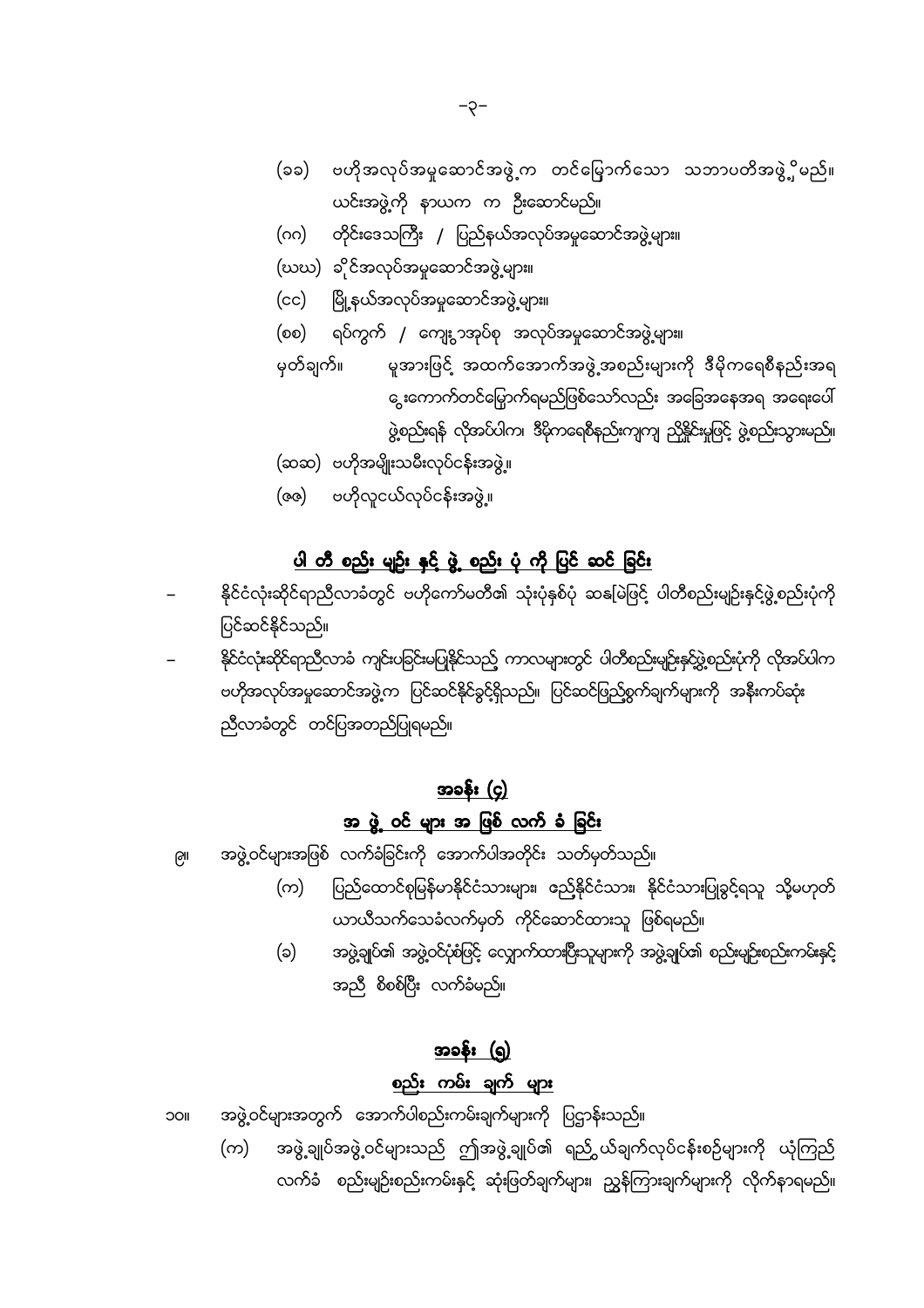အဖွဲ့ချုပ်အဖွဲ့ဝင်များသည် ဝါဒစွဲ၊ ဆနုစြွဲ၊ ပုဂ္ဂိုလ်စွဲ၊ လူမျိုးစွဲ လုံးဝမပါစေရ။ ပုဂ္ဂိုလ်ရေးရာ၊

ဆုံးဖြတ်ချက်တိုင်းသည် ဒီမိုကရေစီနည်းဖြင့် အများသဘောတူ ဆုံးဖြတ်ချက်မျိုးသားလျှင်

ဖြစ်စေရမည်။ ဤကဲ့သို့ ဒီမိုကရေစီနည်းဖြင့် အများဆုံးဖြတ်ချက်ကို အဖွဲ့ဝင်တိုင်း

အဖွဲ့ ဝင်များသည် အဖွဲ့ချုပ်က အခါအားလျော်စွာ သတ်မှတ်သောဝင်ကြေးနှင့် အခြား

ဒီမိုကရေစီရေးကိုသော်လည်းကောင်း၊ ပြည်ထောင်စုအကျိုးစီးပွားကိုသော်လည်းကောင်း၊

ထိပါးစေမည့် အပြောအဆို အပြုအမူများနှင့် အကျင့်စာရိတ ပျက်ပြားမှုများကို ၄ောင်ကျဉ်ရမည်။

အဖွဲ့ချုပ်၏ နိုင်ငံရေးဦးတည်ချက်နှင့် စည်းုံးရေး၊ ဖွဲ့စည်းရေးလုပ်ငန်းများ ဆောင် က်ရာတွင်

အဖွဲ့ဝင်များသည် ဘာသာရေး၊ လူမျိုးရေး၊ ပုဂ္ဂိုလ်ရေး၊ တိုက်ခိုက်ပြောဆိုမှု၊ သွေးထိုး

အဖွဲ့ချုပ်အဖွဲ့ဝင်တိုင်းသည်၊ အဖွဲ့ချုပ်၏ နိုင်ငံရေးဝါဒသဘောတရားနှင့် လုပ်ငန်းစဉ်များကို

လည်းကောင်း၊ အဖွဲ့ချုပ်၏စည်းံုးရေးနှင့် ညီညွှတ်ရေးကိုလည်းကောင်း၊ ထိခိုက်ပျက်ပြား

အဖွဲ့ ချုပ်နှင့်စပ်လျဉ်းသည် အလံ၊ တံဆိပ်၊ ဓါတ်ပုံ၊ ပြက္ခဒိန်၊ မှတ်တမ်းစာအုပ်၊အကျီ၊

တီှပ်၊ အထိမ်းအမှတ်ပစ ည်းများ၊ ပုံရိပ်များ စသည်တို့ကို အဖွဲ့ချုပ်(ဗဟို)ကစိစစ်ပြီး

တာဝန်ပေးထားသည့်အဖွဲ့များ၊ လုပ်ငန်းဌာနများမှလွဲ မည်သည့်အဖွဲ့ဝင်ကမျှ ထုတ်လုပ်ခြင်း၊

အဖွဲ့ချုပ်၏ စည်းကမ်းချက်များကို မလိုက်နာခြင်း၊ ဖောက်ဖျက်ခြင်းများိုလျှင် အလုပ်

အမှုဆောင်အဖွဲ့ အဆင့်ဆင့်တွင် စုံစမ်းစစ်ဆေး အရေးယူနိုင်သည်။ အရေးယူခြင်းခံရ

အဖွဲ့ဝင်များ လိုက်နာရမည် စည်းမျဉ်းများကို နိုင်ငံလုံးဆိုင်ရာညီလာခံ၊ ဗဟိုကော်မတီနှင့်

သူသည် နိုင်ငံလုံးဆိုင်ရာညီလာခံအထိ အဆင့်ဆင့် အယူခံနိုင်ခွင့် ိုစေရမည်။

ဗဟိုအလုပ်အမှုဆောင်အဖွဲ့က အခါအားလျော်စွာ သတ်မှတ်ပြဌာန်းနိုင်သည်။

ဖြန့်ဖြူးခြင်း၊ ရောင်းချခြင်း၊ ပေးကမ်းခြင်းတို့ မပြုလုပ်ရ။

စေမည် အကြောင်းကိစ များကို မည်သည့်နည်းနှင့်မျှ အားထုတ်လုပ်ဆောင်ခြင်းမပြုရ။

- 
- လူမျိုးရေးရာ တိုက်ခိုက်မှု လုံးဝမှိုစေရ။
- $(\circ)$
- 

 $(\circ)$ 

(ဃ)

 $(c)$ 

 $(\circ)$ 

(ဆ)

(ဇ)

 $\left($ စုု)

(ည)

လိုက်နာရမည်။

သတ်မှတ်ကြေးများကို ပေးဆောင်ရမည်။

လှုံ့ဆော်မှုများကို ှောင်ကြဉ်ရမည်။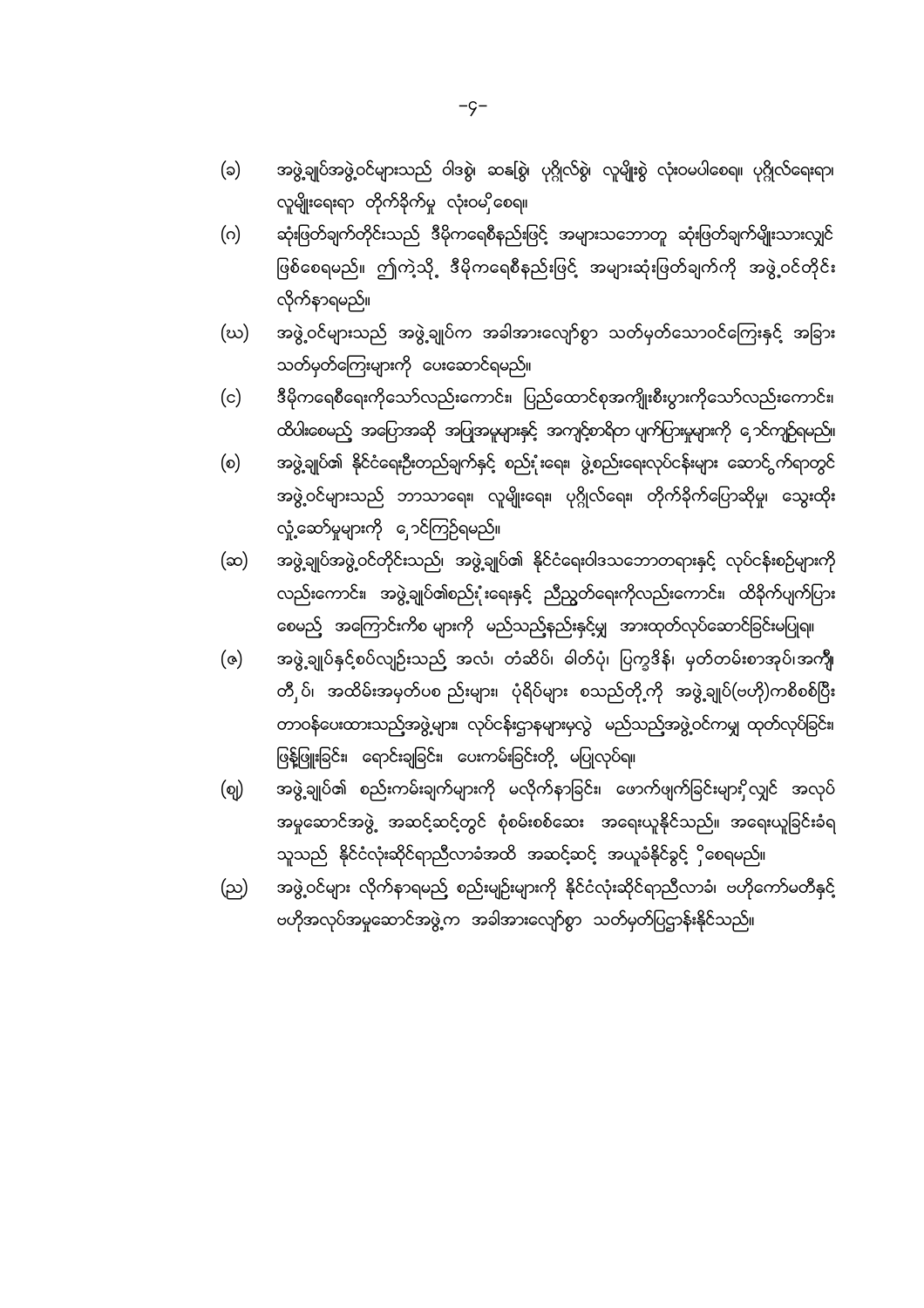# <u>အမျိုးသားဒီမိုကရေစီအဖွဲ့ ချုပ်၏</u> <u>နိုင်ငံရေးဝါဒသဘောတရား နှင့် လုပ်ငန်းစဉ်များ</u>

န္မွီ ဒါနိုး

အမျိုးသားဒီမိုကရေစီအဖွဲ့ချုပ်က ကျင့်သုံးသွားမည် နိုင်ငံရေးဝါဒသဘောတရားနှင့် လုပ်ငန်းစဉ်များမှာ အောက်ပါအတိုင်းဖြစ်သည်။

- ကျွန်ုပ်တို့သည် ကမ္ဘာ့ကုလသမဂ္ဂပဋိညာဉ်စာတမ်းတွင် ပါှိသော လူ့အခွင့်အရေးဆိုင်ရာစည်းမျဉ်းနှင့် ဒီမိုကရေစီလုပ်ထုံးလုပ်နည်းတို့ကို အစွမ်းကုန် လိုက်နာကျင့်သုံးမည်။
- ကျွန်ုပ်တို့သာမက နောင်လာမည် မျိုးဆက်တို့သည် မည်သည်အခါမျှ လူ့အခွင့်အရေးများ မဆုံးှုံး စေရဟူသောမူဖြင့် ခိုင်မာသော ဒီမိုကရေစီအုတ်မြစ် ချထားမည်။
- နိုင်ငံရေး၊ စီးပွားရေး၊ လူမှုရေး ကဏ္ဍတို့ကို ပြည်ထောင်စုသားအားလုံးတို့၏ စည်းလုံးညီညွတ်သော ဆနုတြူညီမှုအင်အားပေါ်တွင် အခြေခံကာ ဖွံ့ဖြိုးတိုးတက်အောင် တည်ဆောက်မည်။

### <u>နိုင် ငံ ခြား ရေး ကဏ္ဍ</u>

- နိုင်ငံတကာနှင့် ဆက်ဆံရေးတွင် အမှန်တကယ် တက်ကြွလွတ်လပ်သော နိုင်ငံခြားရေးဝါဒကို  $\blacksquare$ ကျင့်သုံး နိုင်ငံရေးအရ ချစ်ကြည်ရင်းနှီးမှုရှိအောင် ဆောင်ွက်မည်။ကမ္ဘာ့နိုင်ငံများနှင့် ဆက်ဆံ ရာ၌ ပေါ်ပေါက်လာသော အရေးကိစ ရပ်များတွင် စစ်မှန်သော ဒီမိုကရေစီအခြေခံများဘက်က ခိုင်မာစွာရပ်တည်မည်။
- နိုင်ငံအချင်းချင်းအကြား အကျိုးတူစီးပွားရေးလုပ်ငန်းများ ဖော်ထုတ် ပူးပေါင်းဆောင် ွက်ကြမည်။  $\mathbb{I}$ အထူးသဖြင့် ဒေသဆိုင်ရာအဖွဲ့အစည်းများ၊ စီမံကိန်းများတွင် ဒေသ၏အကျိုးကို ဦးတည် လက်တွဲ ဆောင်္ဂွက်မည်။
- ကမ္ဘာ့ကုလသမဂ္ဂ၊ ကမ္ဘာ့ဘဏ်၊ နိုင်ငံတကာငွေကြေးရံပုံငွေအဖွဲ့ စသည်တို့နှင့် ရင်းနှီးခိုင်မာစွာ **IIÇ** ဆက်ဆံမည်။
- နိုင်ငံတကာနှင့်ဆက်သွယ်ရာတွင် လူထုအခြေပြုအဖွဲ့အစည်းများ၏ ကဏ္ဍကို အထူးအလေးပေး ÇII ဆောင်္ဂက်သွားမည်။

# <u>တိုင်း ရင်း သား လူ မျိုး များ ကဏ္ဍ</u>

ပြည်ထောင်စုမြန်မာနိုင်ငံတော်သည် တိုင်းရင်းသားလူမျိုးအားလုံးတို့၏ ညီညွတ်စည်းလုံးမှု၊ ဆနုတြူညီမှုတို့ အပေါ်တွင်အခြေခံ တည်ထောင်ခဲ့သော နိုင်ငံတစ်ခုဖြစ်သည်။ အမျိုးသားဒီမိုကရေစီအဖွဲ့ချုပ်က ပြည်ထောင်စု မြန်မာနိုင်ငံတော်အတွင်း လုံးဝငြိမ်းချမ်းရေးအတွက် တတ်စွမ်းသမျှ ဆောင်ွက်သွားမည်။ တိုင်ရင်းသားလူမျိုးများ၏ မကျေနပ်မှုများကို လျစ်လျူ့ထားမည်မဟုတ်ပါ။

တိုင်းရင်းသားလူမျိုးအားလုံး၏ တန်းတူရည်တူ အခွင့်အရေးများကို အသိအမှတ်ပြုခြင်း၊ စိတ်ထားစေတနာ ဖြူစင်ခြင်း၊ ချစ်ကြည်ရင်းနှီးခြင်း၊ တစ်ဦး၏အယူအဆ တစ်ဦးလေးစားခြင်း၊ အခြေခံလူ့အခွင့်အရေး လေးစား ယုံကြည်ခြင်း၊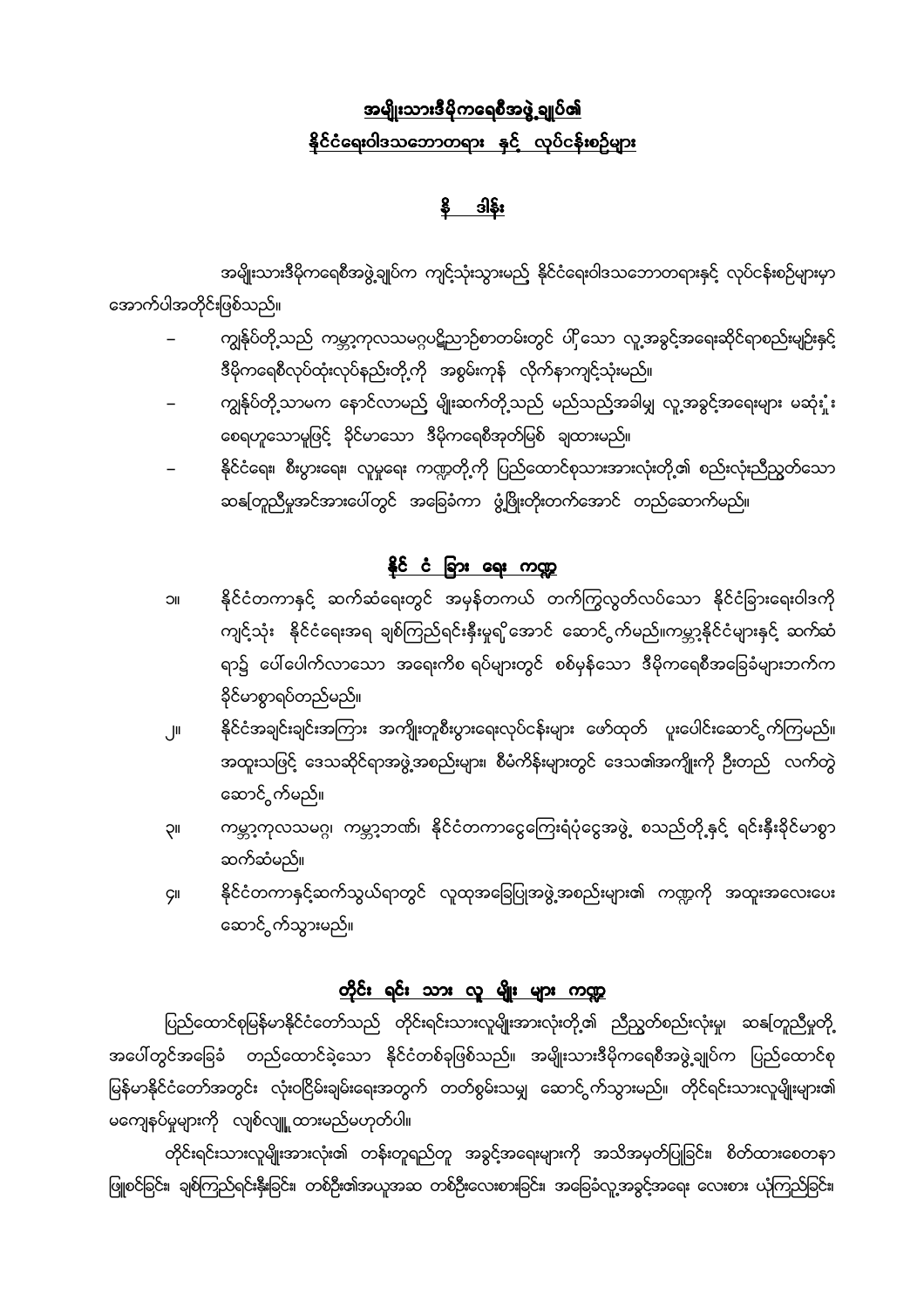တိုင်းရင်းသားလူမျိုးများ၏ စာပေယဉ်ကျေးမှုနှင့် ဓလေ့ထုံးတမ်းစဉ်လာ ဖွံ့ဖြိုးတည်ထွန်းစေရေးအတွက် လုပ်ဆောင် ကြိုးပမ်းမည်။ ဤအချက်များကို အထူးအလေးအနက်ထား ပူးပေါင်းဖြေ့င်းကြလျှင်၊ ပြည်ထောင်စုကြီး ငြိမ်းချမ်း ရေးနှင့် ပြည်ထောင်စုသားအချင်းချင်း သဟဇာတဖြစ်ရေးတို့သည် မုချအောင်ပန်းဆင်နိုင်မည့် ရည်မှန်း ချက်များဖြစ်သည်ဟု ယုံကြည်သည်။

ဖွံ့ဖြိုးတိုးတက်သော ပြည်ထောင်စုကြီးအဖြစ် စီးပွားရေးအင်အား ခိုင်မာတောင့်တင်းစွာ ရပ်တည်နိုင်ရေးကို လိုလားသည်အလျောက် တိုင်းရင်းသားနယ်မြေအသီးသီးတွင် စီးပွားရေးဖွံ့ဖြိုးမှုလုပ်ငန်းများကို လွတ်လပ်စွာဆောင် ွက် နိုင်ရေးအတွက် ဦးတည်မည်။ တိုင်းရင်းသားလူမျိုးများ၏ မွေးရာပါအခွင့်အရေးများ ခံစားပြည့်ဝရေးနှင့် ပြည်ထောင်စုကြီး တစ်ခုလုံး သာယာဝပြောရေးတို့ သဟဇာတဖြစ်စေမည်မူကို လက်ကိုင်ကျင့်သုံး တိုင်းရင်းသား လူမျိုးများ၏ ကိုယ်ပိုင် ပြဌာန်းခွင့်ကို ဖော်ထုတ်မည်။ တိုင်းရင်းသားများ၏ရည်မှန်းချက်များကို အကောင်အထည် ဖော်ရန် နိုင်ငံရေးဖြေ့ င်းမှု လိုအပ်သည်ဟု ယုံကြည်သည်။

#### <u>စီး ပွား ရေး ကဏ္ဍ</u>

စီးပွားရေးမူဝါဒ၏ အနှစ်သာရသည် လွတ်လပ်မှု၊ တည်ငြိမ်မှု နှင့် လူမှုရေးတရားမျှတမှုတို့ ဟန်ချက်ညီ ဉပဒေစိုးမိုးမှုကို အခြေခံသော ဈေးကွက်စီးပွားရေးစနစ်သို့ ပြောင်းလဲရေးဖြစ်ပြီး တိုးတက်မှုနှင့် သဘာဝပတ်ဝန်းကျင်၊ ရေတိုအကျိုးအမြတ်နှင့် ရေည်အမြော်အမြင်၊ တစ်ဦးချင်းလူနေမှုအဆင့်အတန်း မြင့်မားခြင်းနှင့် လူမှုဘဝသိက္ခာ အစှိသည်တို့ သဟဇာတဖြစ်စေခြင်းမှတစ်ဆင့် လူမျိုးအားလုံး ခွင့်တူညီမျှ အလုပ်လုပ်နိုင်မှုနှင့် အခွင့်အလမ်းများ ရှိ စေပြီး၊ ဆင်းရဲနွမ်းပါးမှုပပျောက်ရေးနှင့် ဒေသအလိုက်လူမျိုးများအကြားတည်ှို နေသည့် လူမှုစီးပွားရေးမညီမျှမှုများ လျော့နည်းစေရေးတို့ ဦးတည်မည်။ ပြည်ထောင်စုအစိုးရ၏ စီးပွားရေးအာဏာများကို ပြည်နယ်နှင့်တိုင်းဒေသကြီးများသို့ ဖြန့် ဝေပေးခြင်း (decentralization)၊ ချုပ်ကိုင်မှုလျော့ချခြင်း (liberalization)၊ ပုဂ္ဂလိကကဏ္ဍကို အားပေးခြင်း၊ လူသားရင်းမြစ်တိုးတက်စေခြင်းတို့သည် မဟာဗျူဟာဖြစ်သည်။

#### <u>လုပ်ငန်းစဉ်</u>

- နိုင်ငံတော်၏အသုံးစရိတ်များတွင် ကျန်းမာရေး နှင့် ပညာရေး အစဉ်ပိုမိုကျခံသုံးစွဲရင်းနှီးခြင်းဖြင့် လူသားရင်းမြစ်ဖွံ့ဖြိုးမှုကို ထောက်ကူပြုမည်။
- နိုင်ငံတော်၏ စီမံကိန်းလုပ်ငန်းများ ရေးဆွဲရာတွင် ကာလ ည်တွင် ဖြစ်ပေါ်လာမည် နောက်ဆက်တွဲ ရလဒ်များကို အလေးပေးထည့်သွင်းစဉ်းစားရမည်။ ထို့ပြင် စီမံကိန်းများတည်ဆောက်ခြင်းကြောင့် ထိခိုက်နေရသူများအတွက် လုံလောက်သော သက်သာခွင့်များရှိစေရန် စီစဉ်မည်။
- ဘတ်ဂျက်လိုငွေဖြစ်ပေါ်မှုများကို ငွေစကျူသစ်များိုက်နှိပ် ဖြေှင်းခြင်းမပြုလုပ်ဘဲ အခြားသော နည်းလမ်းများဖြင့် ဖြေ့င်းမည်။
- တာဝန်သိသော၊ နည်းပညာမြင့်မားသော နိုင်ငံခြားရင်းနှီးမြုပ်နှံမှုများကို ဖိတ်ခေါ်မည်။
- ပြည်တွင်းနှင့် ပြည်ပပုဂ္ဂလိက ကဏ္ဍမှ ပညာရေးနှင့် ကျန်းမာရေးလုပ်ငန်းများတွင် ဝင်ရောက်ရင်းနှီး စေရန် ဆွဲဆောင်တွန်းအားပေးမည်။
- အမြတ်အစွန်း အဓိကမထားသော လူမှုစီးပွားရေးလုပ်ငန်းများ၊ သုတေသနနှင့် ဖွံ့ဖြိုးရေးလုပ်ငန်းများ အတွက် အခွန်သက်သာခွင့်ပေးမည်။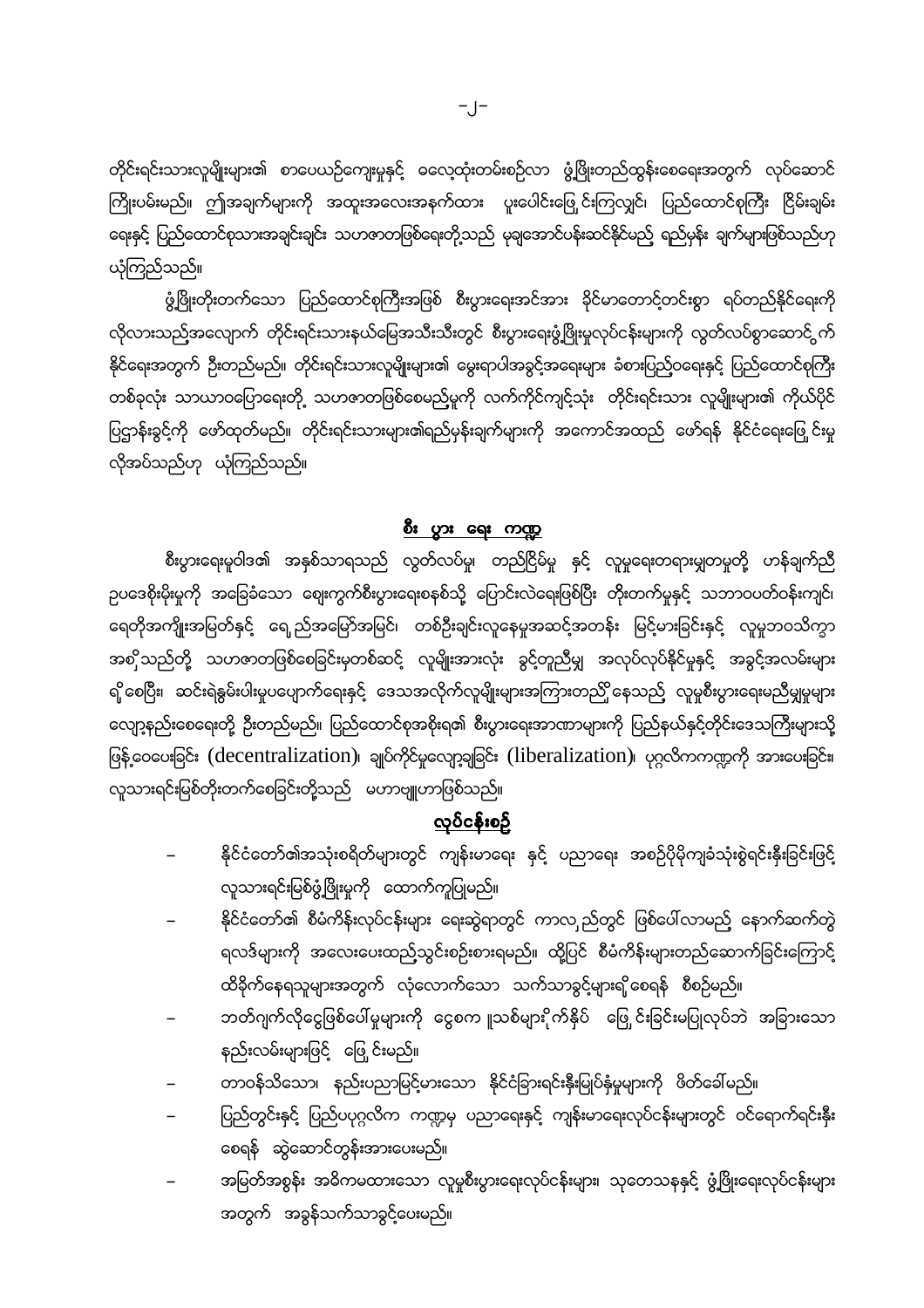နိုင်ငံပိုင်နှင့် ပုဂ္ဂလိကစီးပွားရေးလုပ်ငန်းများအားလုံး ဖွံ့ဖြိုးရေးအတွက် နိုင်ငံတကာငွေကြေးရံပုံငွေအဖွဲ့ နိုင်ငံတကာဘဏ္ဍာရေးကော်မှ င်၊ ကမ္ဘာ့ဘဏ်တို့နှင့် ရင်းနှီးစွာ ပူးပေါင်းဆောင် ွက်သွားမည်။

#### ပ ညာ ရေး ကဏ္ဍ

- နိုင်ငံသားတိုင်း အရည်အသွေးပြည့်ဝသော ပညာသင်ယူခွင့်ို့ရမည်။ မသင်မနေရ မူလတန်း ပညာရေးကို ကလေးတိုင်း အခမဲ့သင်ယူခွင့်ို့ရေးကို ဦးတည်မည်။ အလယ်တန်း၊ အထက်တန်းဆင့် အသက်မွေးဝမ်းကျောင်း ပညာရပ်ဆိုင်ရာကျောင်းများကို တိုင်းဒေသကြီးနှင့် ပြည်နယ်များတွင် ဖွင့်လှစ်ရေး ဦးတည်မည်။
- မြန်မာဘာသာစကား အခက်အခိုသော တိုင်းရင်းသားမျိုးနွယ် ကလေးများအတွက် အထောက်အကူ ဖြစ်စေမည် ပညာရေးလုပ်ငန်း အစီအစဉ်များကို ထည်သွင်းရေးဆွဲမည်။ ပုံမှန်(formal education )ကျောင်း ပညာသင်ယူရန် အခက်အခဲှိသည့် အွယ်ရောက်ပြီး ကလေးလူငယ်များအတွက် ကျောင်းပြင်ပပညာရေး (non formal education or alternative education) အထူးအစီ အစဉ်များ ဆောင်္ဂွက်မည်။
- အဆင့်မြင့်ပညာရေး(tertiary education)တွင် သိပ နှင့်နည်းပညာ၊ လူမှုရေးသိပ ပညာ၊ အနုသုခုမ ပညာ အစှိသည် ပညာရပ်များကို ခေတ်နှင့်လျော်ညီသည် သင်ိုးများရေးဆွဲပြဌာန်းမည်။ အဆင့်မြင့်ပညာသင်ယူခွင့် ှိသူတိုင်း ပညာဆက်လက် သင်ယူနိုင်ရေးအတွက် အခွင့်အလမ်းများ ဖန်တီးပေးမည်။ ဆရာ၊ ဆရာမများနှင့် အခြားပညာရေးဝန်ထမ်း အရည်အသွေးပြည့်မီ တိုးတက်နေစေရန် ပညာရေးသုတေသနလုပ်ငန်းများကို အားပေးမည်။ ယင်းတို့ ဆက်လက်ပညာဆည်းပူးနိုင်မည် အခွင့် အလမ်းများကို ဖန်တီးသွားမည်။
- ပုဂ္ဂလိက(private schools) ပညာရေးဝန်ဆောင်မှုလုပ်ငန်းများ အပါအဝင် ထက်၊ လယ်၊ မူ ပညာရေး လုပ်ငန်းအစီအစဉ်များကို ခေတ်နှင့်အညီ၊ အရည်အသွေးပြည်မီအောင် ကြီးကြပ်သည် လုပ်ငန်းများကို စနစ်တကျ ချမှတ်သွားမည်။
- မူကြို(ှေးဦးကလေးသူငယ်ပြုစုစောင့်ှောက်ရေး) ပညာရေးကို မည်သည့်ဌာနတွင် တာဝနိ်ုသည်ကို သတ်မှတ်ပြီး၊ လိုအပ်သလို ဆောင် ွက်ရမည်။
- ပညာရေးအဆင့်ဆင့်ဆိုင်ရာ စာရင်းဇယား၊ သတင်းအချက်အလက် စုဆောင်းပြုစုရေးနှင့် ယင်းအချက် အလက်များအပေါ် အခြေခံသည့် စီမံခန့်ခွဲမှုစနစ် ပေါ်ပေါက်စေရန် ဆောင်ရွက်မည်။ (Education Management and Information System)

#### <u>ကျန်း မာ ရေး ကဏ္ဍ</u>

 $\overline{1}$ 

ပြည်သူလူထုအတွက် အဓိကလိုအပ်သော အခြေခံကျန်းမာရေးစောင့်ှောက်မှုနှင့်ကူးစက်ရောဂါ ကာကွယ်ရေး လုပ်ငန်းများကို ဦးစားပေးဆောင် က်မည်။ ခုခံအားကျဆင်းမှုရောဂါ  $\rm HIV/ \,AIDS$ ငှက်ဖျားရောဂါ Malaria နှင့် အဆုတ်ရောဂါ TB တို့၏ ဖြစ်နှုန်းများကို လျှော့ချရန် နှင့်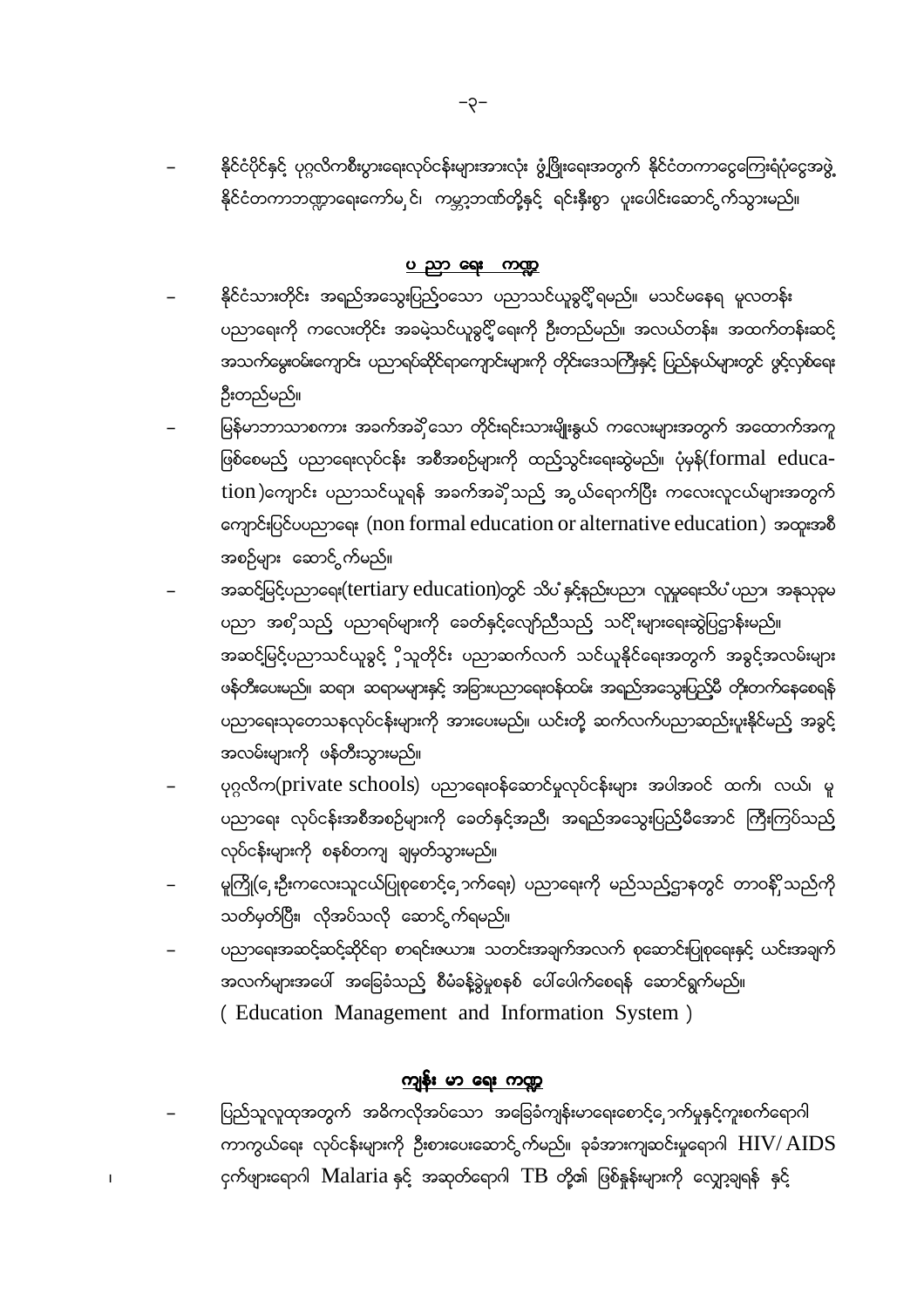လိုအပ်သော ဆေးဝါးများ မပြတ်လတ်စေရန် ဆောင် ွက်သွားမည်။ ထောင်စုနှစ် ရည်မှန်းချက်နှင့် ကိုက်ညီစေရန် ဆောင်္ငွက်မည်။

- နိုင်ငံသားတိုင်း လက်လှမ်းမီနိုင်သည် ခိုင်မာပြီး အရည်အသွေးရှိသော ကျန်းမာရေးဝန်ဆောင်မှုစနစ် ဖြစ်စေရန် ဦးတည်ဆောင်ရွက်မည်။ ထောင်စုနှစ် ဖွံ့ဖြိုးရေး ရည်မှန်းချက်များ ( Millennium Development Goals)တွင်ပါရှိသည့် ကျန်းမာရေးဆိုင်ရာ ဦးတည်ချက်များနှင့်အညီ ဆောင်ရွက် သွားမည်ဖြစ်သည်။ ကျေးလက်ကျန်းမာရေးဌာန၊ ဒေသန္တရကျန်းမာရေးဌာနများမှအစ အစိုးရဆေးရုံ၊ ဆေးပေးခန်းများတွင် အရည်အသွေးရှိသော ဆေးကုသမှုနှင့် အခြားကျန်းမားရေးဝန်ဆောင်မှု လုပ်ငန်းများကို တာဝန်ရှိပုဂ္ဂိုလ်များမှ ကျန်းမာရေးဝန်ထမ်းကျင့်ဝတ် (Medical Ethnic )နှင့်အညီ ဆောင်ရွက်စေရန် လိုအပ်သည် ကြီးကြပ်မှုအစီအစဉ်များကို ချမှတ်ဆောင်ရွက်မည်။ ဆက်သွယ်ရေး ခက််ခဲသော တိုင်းရင်းသားဒေသများ ကျန်းမာရေးစောင့်ရှောက်မှု အထူးအစီအစဉ်များကို အကောင် အထည်ဖော် ဆောင်ရွက်သွားမည်။
- ဆေးပညာရပ်များ၊ ဆေးကုသနည်းများ၊ ဆေးဝါးထုတ်လုပ်နည်းများ၊ တိုင်းရင်းဆေးပညာဖွံ့ဖြိုး တိုးတက်ရေးတို့ကို ပိုမိုတိုးတက်ခေတ်မီလာစေရန် နိုင်ငံတကာမှပညာ င်များနှင့် ပူးပေါင်း သုတေသန လုပ်ငန်းများ ကျယ်ကျယ်ပြန့်ပြန့် ဆောင်ွက်နိုင်ရန် အားပေးသွားမည်။
- အများပြည်သူ၊ အထူးသဖြင့် ချို့တဲ့သော နိုင်ငံသားများအတွက် ကျန်းမာရေးအာမခံ စီမံကိန်းများကို လက်ိှိလူမှုဖူလုံရေးနှင့် ပူးပေါင်း လည်းကောင်း၊ သီးသန့်အားဖြင့်လည်းကောင်း ထူထောင်ရန် အားပေးမည်။
- ကျန်းမာရေးဆိုင်ရာ စာရင်းဇယား၊ သတင်းအချက်အလက် စုဆောင်းပြုစုရေးနှင့် ယင်းအချက်အလက်များ အပေါ်အခြေခံသည် ကျန်းမားရေးစီမံခန့်ခွဲမှုစနစ် (Health Management Information  $\mathop{\rm System}\nolimits$  /  $\mathop{\rm HMIS}\nolimits$  ) ပေါ်ပေါက်စေရန် ဆောင်ရွက်မည်။
- ပုဂ္ဂလိကဆေး ုံဆေးခန်းများကို ဥပဒေနှင့်အညီ ဖွင့်လှစ်ခွင့်ပြုသွားမည်။
- ဆေးပညာသင်ကြားရေးစနစ်ကို နိုင်ငံတကာနှင့် ရင်ဘောင်တန်းနိုင်စေရန် ဆောင် က်မည်။

### <u>လူ ထု ဘ ၀ သက် သာ ချောင် ချိ ရေး ကဏ္ဍ</u>

အများပြည်သူတို့၏ သက်သာချောင်ချိရေး၊ လူမှုဘဝလုံခြုံရေး၊ ဘဝအရည်အသွေး ပိုမိုကောင်းမွန်ရေး၊ ကျန်းမာရေး၊ ပညာရေး၊ စာပေအနုပညာ ယဉ်ကျေးမှုကဏ္ဍ စသည်တို့ ဖွံ့ဖြိုးတိုးတက်ရေးအတွက် စွမ်းအားှိသမျှ ကျယ်ပြန့်စွာ မြှင့်တင်ဆောင် ွက်မည်။

အစိုးရကဦးဆောင် လူထုဘဝသက်သာချောင်ချိရေး လုပ်ငန်းများကို ဆောင်ရွက်မည်ဖြစ်စေကာမူ ပုဂ္ဂလိက စေတနာ ှင်များ၊ အရပ်ဘက်အဖွဲ့အစည်းများနှင့် လုပ်ငန်း ှင်များ၏ ဆောင်ွက်မှုတို့ကိုလည်း လိုလားစွာ အားပေးမည်။

- မသန်စွမ်းသူများအား အကြံပေးခြင်း၊ အလုပ်အကိုင်၂၁ဖွေပေးခြင်း၊ ရင်းနှီးစွာထိတွေ့ ဆွေးနွေး အားပေး ခြင်းတို့ကို ှေ့ဆောင်္ဂက်မည်။
- ရေဘေး၊ လေဘေး မီးဘေး စသည့်သဘာဝ ဘေးအနု ရာယ်ဒဏ်ခံရသော ဒုက္ခသည်များအတွက်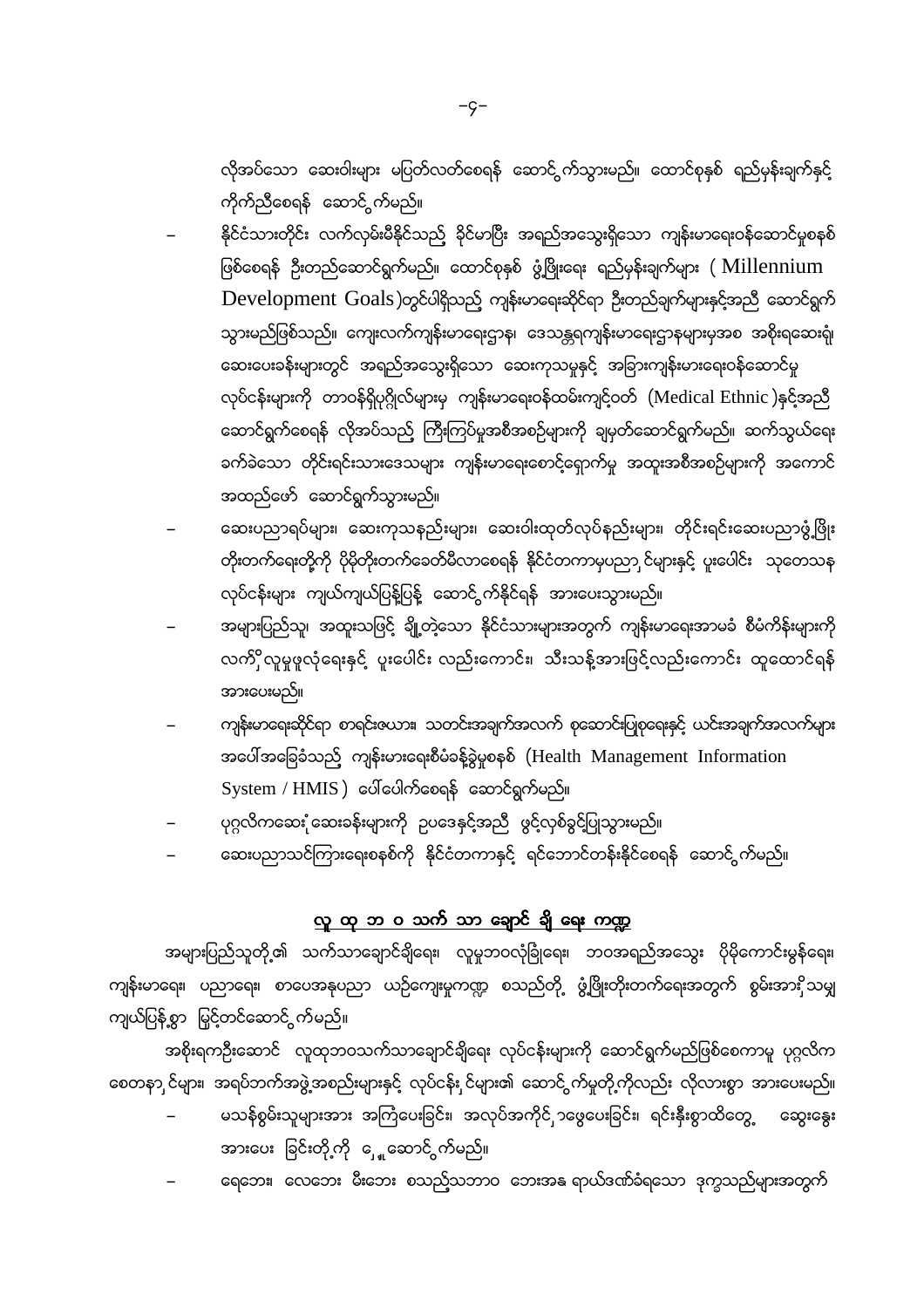ထိရောက်လျင်မြန်သော ကယ်ဆယ်ရေးလုပ်ငန်း ပြန်လည်ထူထောင်ရေးလုပ်ငန်းတို့ကို ဆောင်္ဂွက်မည်။

- သဘာဝဘေးအနု ရာယ်ကြောင့် ဖြစ်လာမည့် ဆိုးကျိုးများကို လျှော့ချရေးနှင့် ကြိုတင်ပြင်ဆင်နိုင်ရေး ပညာပေးစီမံကိန်းများ ကျယ်ကျယ်ပြန့်ပြန့် လုပ်ဆောင်မည်။ (Disaster preparedness, Disaster risk reduction)
- အွယ်မရောက်သေးသော မတရားဖိနှိပ်ခံ၊ စွန့်ပယ်ခံ ကလေးသူငယ်များအား ကူညီစောင့်၂ောက်ရေး၊
- လူကုန်ကူးမှုတိုက်ဖျက်ရေး၊ မူးယစ်ဆေးဝါးကူးသန်းရောင်း ဝယ်ရေးစသည် နိုင်ငံ့အကျိုးကို ဆိုးဆိုး ဝါးဝါး ထိခိုက်စေသည်များ ပပျောက်ရေးကို အထူးတလည် အလေးထားဆောင် ွက်မည်။

### လယ် ယာ လုပ် ငန်း ကဏ္ဍ

လယ်ယာလုပ်ငန်း ဖွံ့ဖြိုးတိုးတက်စေရန် အောက်ပါအတိုင်း ဆောင် ွက်မည်။

- တောင်သူလယ်သမား၊ လယ်ယာလုပ်ငန်းကဏ္ဍနှင့် စိုက်ပျိုးရေးလုပ်ငန်းကို ထိခိုက်ပျက်စီးစေမည် လုပ်ငန်းကိစ ရပ်များ၊ ရာသီဥတုဖောက်ပြန်နိုင်သော လုပ်ငန်းကိစ ရပ်များ၊ သဘာဝပတ်ဝန်းကျင် ပျက်စီးစေနိုင်သော ကိစ ရပ်များ လေ့လာစိစစ် စနစ်တကျ ကာကွယ်ထိန်းသိမ်း စောင့်ှောက်သွားမည်။
- ဆန်စပါး အပါအဝင် လယ်ယာထွက်သီးနှံများ ဈေးနှံးကို ဈေးကွက်စီးပွားရေးနှင့်အညီ လွတ်လပ်စွာ စိုက်ပျိုးကြိတ်ခွဲ ရောင်းဝယ်ခွင့်ပြုမည်။
- ဉပဒေနှင့်အညီ လယ်ယာမြေပိုင်ဆိုင်ခွင့်နှင့် လွှဲပြောင်းပိုင်ခွင့်၊ ဆက်ခံပိုင်ခွင့် ှိစေရမည်။
- မြေလွှတ်မြေ့ိုင်းများ ဖော်ထုတ် လည်းကောင်း၊ မစိုက်ပျိုးနိုင်သော စိုက်ပျိုးမြေများကိုလည်းကောင်း၊ မြေမဲ့ ယာမဲ့ လယ်ယာလုပ်သားများနှင့် မူလမြေယာလုပ်ကိုင်ခွင့်ရ တောင်သူလယ်သမားများအား တရားဝင် လုပ်ကိုင်ခွင့် ချမှတ်ဆောင် ွက်ပေးမည်။
- လက်ို မိိုးဖလာစိုက်ပျိုးရေးမှ အသေးစားစက်မှုလယ်ယာစနစ်သို့လည်းကောင်း အသေးစား စက်မှုလယ်ယာစနစ်မှ ခေတ်မီတိုးတက်သော စက်မှုလယ်ယာစနစ်သို့လည်းကောင်း ဆင်ကဲ့ပြောင်းလဲ ဆောင်္<sub>ဂ</sub>က်သွားမည်။
- မြန်မာ့စိုက်ပျိုးမြေငရိယာတွင် စိုက်ပျိုးရေရှိရေး၊ ရေလွှမ်းမိုးဖျက်စီးမှုကာကွယ်ရေး၊ ရေကို အကျိုး စနစ်တကျ အသုံးချစီမံခန့်ခွဲရေး (Water Management)နှင့် ခေတ်မီစနစ်ကျသော လယ်/ယာမြေ တိုးတက်ဖွံ့ဖြိုးရေးနှင့် ပြုပြင်ပြောင်းလဲထိန်းသိမ်းရေး ( $\mathop{\mathsf{Land}}\nolimits\mathop{\mathsf{Development}}\nolimits\&\mathop{\mathsf{Land}}\nolimits$ Improvement) လုပ်ငန်းများကို အဓိက ဆောင် က်မည်။
- စိုက်ပျိုးရေးသုတေသနလုပ်ငန်းများ၊ မျိုးကောင်းမျိုးသန့်ထုတ်လုပ်ရေးနှင့် အရည်အသွေးကောင်း လယ်ယာထွက် ကုန်ပစ ည်း ထုတ်လုပ်ရေးလုပ်ငန်းများကို နိုင်ငံခြားကုမ ဏီများဖြင့်လည်းကောင်း၊ ပုဂ္ဂလိကပိုင် စိုက်ပျိုးရေးလုပ်ငန်း ှင်များဖြင့် လည်းကောင်း၊ တောင်သူလယ်သမားထုဖြင့်လည်းကောင်း ဦးစားပေး ဆောင် က်သွားမည်။
- တောင်သူလယ်သမားများ၏ နစ်နာဆုံးုံးမှုများ၊ ရပိုင်ခွင့်များ ပြ နာအရေးကိစ ရပ်များအား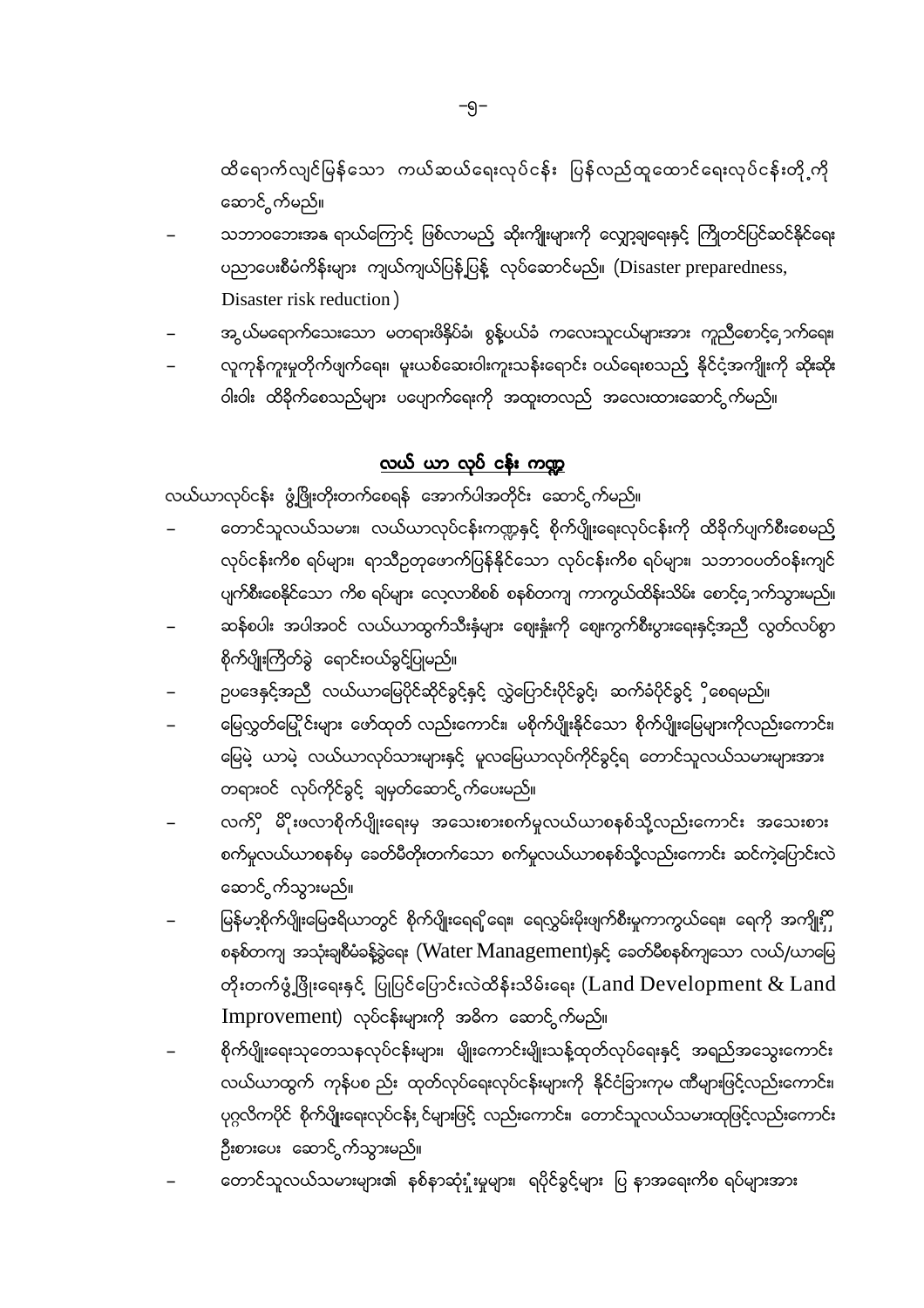တောင်သူလယ်သမားအကျိုးအတွက် လွတ်လပ်စွာ ဆောင် ွက်နိုင်ရန် အမျိုးသားအရေးကို ကာကွယ် စောင့်ြှောက်သော၊ ညီညွှတ်သော တောင်သူလူယ်သမားအဖွဲ့များ၊ ဖွဲ့စည်းခွင့်အားပေးမည်။

### <u>အ လုပ် သ မား ကဏ္ဍ</u>

- အလုပ်သမားတိုင်းသည် တရားမျှတ လုပ်ပျော်သော အလုပ်ခွင်အခြေအနေ၊ လုပ်ခလစာရှိခွင့်နှင့် အလုပ်လက်မဲ့ဖြစ်ခြင်းမှ အကာအကွယ်ရှိခွင့် ရှိစေရမည်။
- အလုပ်သမားတိုင်းသည် ခွဲခြားခြင်းမခံရစေဘဲ တူညီသော အလုပ်အတွက် တူညီသော အခကြေးငွေ ရခွင် ှိစေရမည်။
- အလုပ်သမားတိုင်းသည် မိမိအကျိုးခံစားခွင့်ကို ကာကွယ်ရန် အလုပ်သမားအစည်းအုံးများ ဖွဲ့စည်းခွင့်၊ ပါဝင်ဆောင်္ဂက်ခွင် ှိစေရမည်။
- အဓမ္မအလုပ်စေခိုင်းခြင်းကို တားဆီးပိတ်ပင်မည်။
- အပြည်ပြည်ဆိုင်ရာအလုပ်သမားအဖွဲ့ချုပ် $(~{\rm I} \ L ~ {\rm O}$  )၏ ပြဌာန်းချက်များနှင့် ညီညွှတ်စေရန်အတွက် ကြိုးပမ်းအားထုတ်သွားမည်။

# <u>ကျောင်း သား လူ ငယ် ကဏ္ဍ</u>

- လူငယ်များများသည် မည်သည်နိုင်ငံတွင်မဆို တိုင်းပြည်၏ အဖိုးတန်ဆုံး အင်အားတစ်ရပ်အဖြစ် တည်ိုကြသည်။
- နိုင်ငံ၏ အနာဂတ်ဖြစ်သော လူငယ်များ၏ စွမ်းရည်ဖော်ထုတ်ရေးကို ဦးစားပေးမည်။
- သမိုင်းတွင် ကျောင်းသားများ၏ကဏ္ဍကို အသိအမှတ်ပြုလျက် ကျောင်းသားသမဂ္ဂများကို ဥပဒေနှင့်အညီ ဖွဲ့စည်းခွင့်ပြုမည်။
- အလုပ်အကိုင်သစ်များ ဖန်တီးပေးခြင်းဖြင့် လူငယ်များ အလုပ်လက်မဲ့ပြ နာကို ဖြေှင်းရန် ကြိုးပမ်းမည်။

### <u>တ ရား ရေး ကဏ္ဍ</u>

- ပြစ်မှုများနှင့်စပ်လျဉ်း ပြည်ထောင်စုတရားလွှတ်တော်သည် အယူခံမှုပြင်ဆင်မှုတင်သွင်းရာ နောက်ဆုံးုံး ဖြစ်သည်။
- တရားစီရင်ရေးမဏ္ဍိုင်သည် ဒီမိုကရေစီသဘောတရားနှင့် ကိုက်ညီ ဥပဒေပြုမဏ္ဍိုင်၊ အုပ်ချုပ်ရေးမဏ္ဍိုင် တို့နှင့် တူညီသော အဆင့်အတန်းဖြင့် လွတ်လပ်စွာ ရပ်တည်စေရမည်။
- ပြည်ထောင်စုတရားလွှတ်တော်သည် မိမိ၏လက်အောက်ို တရားုံးများအား လွတ်လပ်စွာ ကွပ်ကဲပိုင်ခွင့် ရှိစေမည်။
- တရားသူကြီးများသည် ဥပဒေပြဌာန်းချက်များကိုသာ လိုက်နာကျင့်သုံး လွတ်လပ်စွာ တရားစီရင် ပိုင်ခွင့် ိုစေမည်။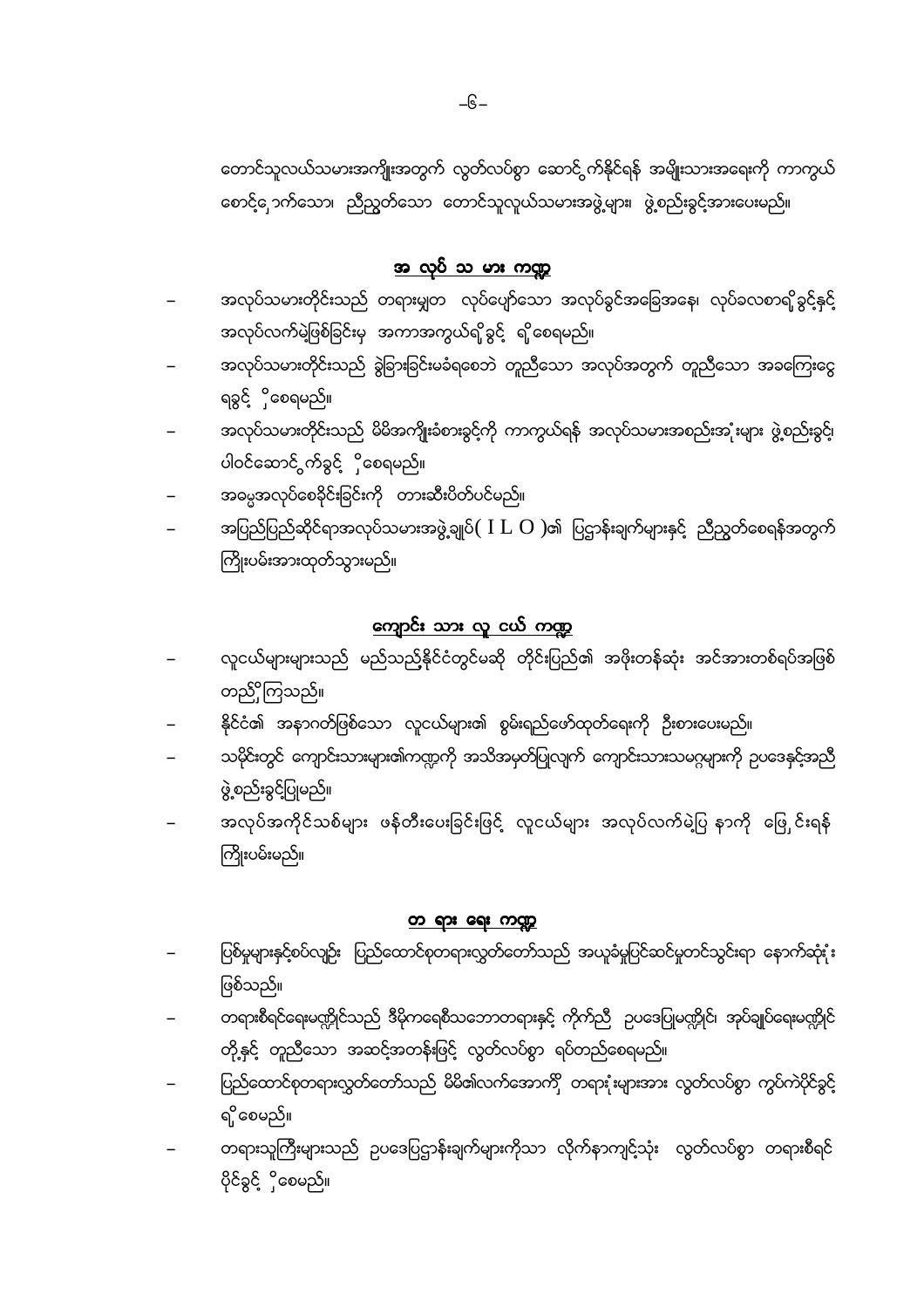- အုပ်ချုပ်ရေးမဏ္ဍိုင်သည် မည်သည်အထူးတရားခုံံုးကိုမျှ ဖွဲ့စည်းခြင်းမပြုရ။ အုပ်ချုပ်ရေးမဏ္ဍိုင်နှင့် ဆက်နွယ်သော မည်သည့်အဖွဲ့အစည်းကိုမျှ တရားစီရင်ခွင့် အာဏာမအပ်နှင်းရ။
- ဉပဒေအရ ကန့်သတ်ချက်များမှအပ တရားစီရင်စစ်ဆေးခြင်းနှင့်တကွ ဆုံးဖြတ်ခြင်းများကို အများပြည်သူ တို့၏ ှေ့မှောက်တွင် ဆောင်္ငှက်ရမည်။
- ပြစ်မှုများတွင် စွပ်စွဲခံရသူများအား ဥပဒေနှင့်အညီ ခုခံချေပခွင့် အပြည့်အဝပေးရမည်။ အယူခံပိုင်ခွင့် ရမည်။ မည်သည် ပြစ်မှုဆိုင်ရာ ဥပဒေမျှ နောက်ကြောင်းပြန် အာဏာသက်ရောက်မှု မှိုစေရ။
- ဉပဒေအရ ပြစ်မှုထင်ှား စီရင်ခြင်း မှိသေးသမျှ မည်သူ့ကိုမဆို အပြစ်ကင်းသည်ဟု မှတ်ယူရမည်။
- လူ့ဂုဏ်သိက္ခာ ညှိုးနွမ်းစေမည် စစ်ဆေးမှု၊ အပြစ်ပေးမှု၊ ပြစ်ဒဏ်ခံစားရမှုများ မပြုလုပ်စေရ။ အကျင့် စာရိတ ပြုပြင်မှုကို ဦးတည်ရမည်။

### သ ဘာ ၀ ပတ် ဝန်း ကျင် ထိန်း သိမ်း ရေး နှင့် သစ် တော ကဏ္ဍ

နိုင်ငံအတွင်း သဘာဝပတ်ဝန်းကျင်ထိန်းသိမ်းရေးနှင့် သစ်တောလုပ်ငန်း ဖွံ့ဖြိုးတိုးတက်မှု ရှိစေရန် အောက်ပါမူဝါဒများနှင့်အညီ ဆောင် ွက်သွားမည်။

- ရေ ည်ထိန်းနိုင်မည် သစ်ထုတ်လုပ်ရေး၊ သဘာဝပတ်ဝန်းကျင်နှင့် ဂေဟစနစ်စောင့်ှောက်ရေး၊ တရားမဝင်သစ်ခုတ်ခြင်းနှင့် မီးသွေးဖုတ်ခြင်းကို တားဆီးရေး၊ သစ်တောများပြုန်းတီးမှု ရပ်တန့် စေရေးနှင့် သစ်တောများ ပြန်လည်စိုက်ပျိုးရေးတို့ကို နိုင်ငံတော်က ပြည်နယ်နှင့် တိုင်းဒေသကြီး များနှင့် ညှိနှိုင်းစီမံခန့်ခွဲမည်။
- မြေဆီလွှာထိန်းသိမ်းရေး၊ မြစ်ချောင်းအင်းအိုင်များ တိမ်ကောခမ်းခြောက်ခြင်းမှ ကာကွယ်ရေး၊ သဲကန ာရဖြစ်လာခြင်းမှရပ်တန့်ရေး၊ ဆားမြေ၊ အက်စစ်မြေဖြစ်ခြင်းမှ တားဆီးရေးတို့အတွက် ဗဟိုမှ အောက်ခြေအထိ အဆင့်ဆင့်မှ ပါဝင်ဆောင် ွက်စေရန် လှုံ့ဆော်ကြိုးပမ်းသွားမည်။
- ကမ္ဘာ့သဘာဝပတ်ဝန်းကျင်ပြောင်းလဲမှုနှင့် လူဦးရေထူထပ်မှုကြောင့် ဖြစ်ပေါ်လာမည့် သောက်သုံးရေ၊ စိုက်ပျိုးရေ ားပါးမှု ပြ နာအတွက် ကြိုတင်ပြင်ဆင်သွားမည်။
- မြန်မာနိုင်ငံတိုင်းရင်းသားများ၏ သဘာဝပတ်ဝန်းကျင်ကို အလေးအမြတ်ထား မြတ်နိုးသော ိုးရာဓလေ့ ထုံးတမ်းယဉ်ကျေးမှုများကို ဖော်ထုတ်မြှင့်တင်မည်။
- မျိုးတုံးပျောက်ကွယ်ရန် အနု ရာယိှိနေသည် ဇီဝမျိုးစိတ်များနှင့်စပ်လျဉ်း နိုင်ငံတကာကျွမ်းကျင် အဖွဲ့အစည်းများနှင့် ပူးပေါင်းဆောင် ွက်မည်။ တောိုင်းတိရိစ္ဆာန်များ တရားမဝင်တင်ပို့ရောင်းချ နေခြင်းများကို ထိရောက်စွာ တားဆီးဆောင် ွက်သွားမည်။
- သစ်နှင့် အခြားသစ်တောထွက်ပစ ည်းများကို နိုင်ငံခြားသို့တင်ပို့ရောင်းချရာတွင် တန်ဘိုးမြင့် ကုန်ချော အဖြစ် တင်ပို့နိုင်ရန် အားပေးသွားမည်။

### <u>ပို့ ဆောင် ဆက် သွယ် ရေး ကဏ္ဍ</u>

ကုန်ဈေးနှံးများ ကျဆင်းရေးကို <sub>ျေ</sub> ကုန်စည်စီးဆင်းမှု လျင်မြန်ချောမွေ့စေရန်၊ပို့ဆောင်ရေး (က) ကဏ္ဍကို အတတ်နိုင်ဆုံး ပြုပြင်တိုးချဲ့သွားမည်။